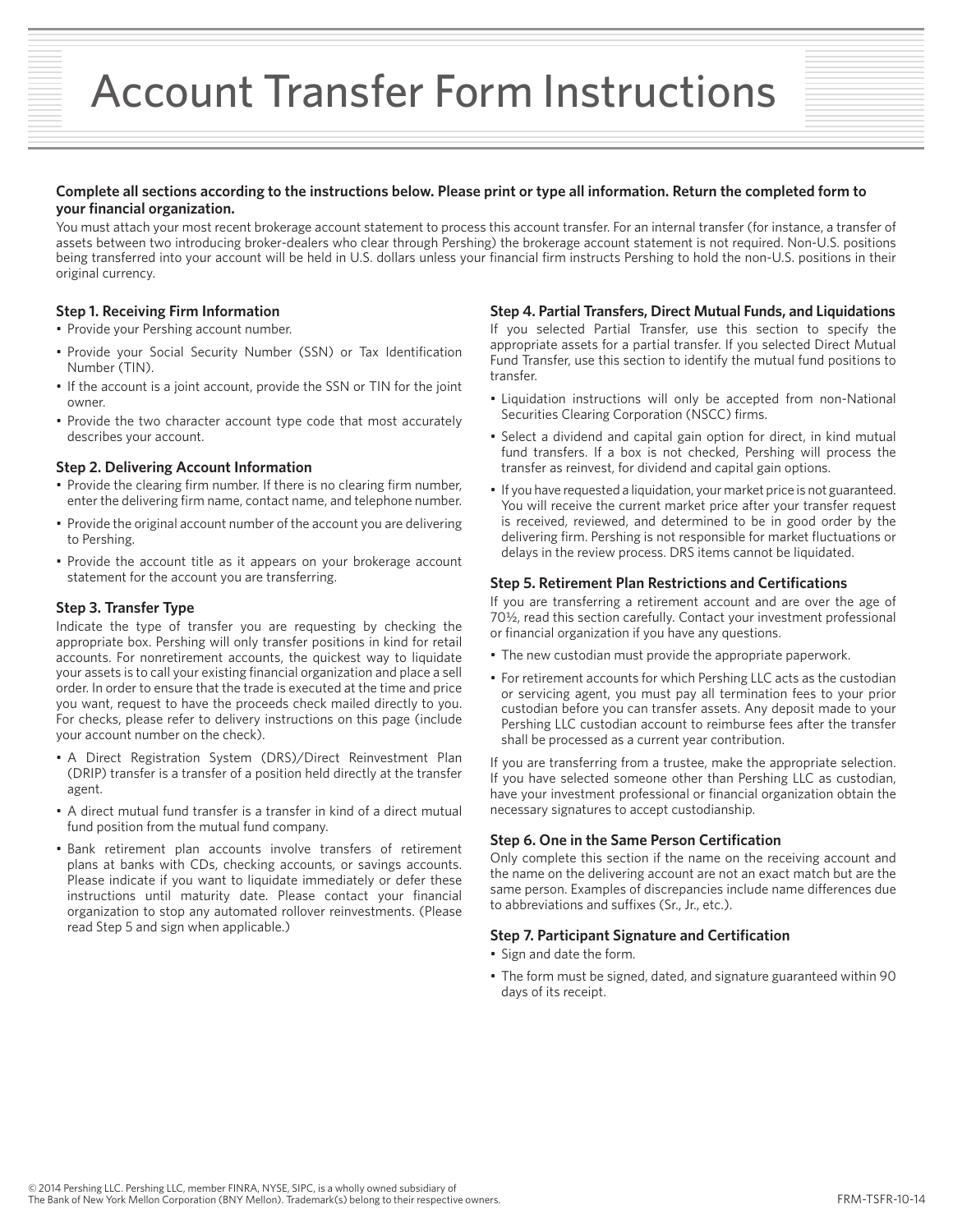# **STEP 1. RECEIVING FIRM INFORMATION**



Account Type (two-character code)

#### **Account Type Codes**

| <b>NONRETIREMENT</b> |                       |           |                     | <b>RETIREMENT</b> |                                  |           |                                     |           |                           |
|----------------------|-----------------------|-----------|---------------------|-------------------|----------------------------------|-----------|-------------------------------------|-----------|---------------------------|
|                      | <b>SN</b> Single      |           | <b>CU</b> Custodian | IR                | <b>Traditional IRA</b>           |           | <b>4K</b> 401k                      | 4B        | 403 <sub>b</sub>          |
| JT                   | Joint                 | ES I      | Estate              | RI                | Roth IRA                         | SI.       | Simple IRA                          | 7b        | 457 Plan                  |
|                      | $TR$ Trust            | <b>BC</b> | <b>Bank Custody</b> |                   | <b>DR</b> Direct Rollover        | <b>OP</b> | Qualified Plan                      |           | $5p$   529 Plan           |
|                      | Cotrustee             |           | AG   Agency         | BI                | Beneficiary                      | EI        | <b>Education Savings</b><br>Account | <b>HS</b> | Health Savings<br>Account |
|                      | <b>CO</b>   Corporate | OT I      | Other               |                   | <b>BR</b>   Beneficiary Roth IRA |           |                                     |           |                           |

# **STEP 2. DELIVERING ACCOUNT INFORMATION**

| <b>Clearing Number</b>                                                                               | Account Number   |  |                                                                                    |
|------------------------------------------------------------------------------------------------------|------------------|--|------------------------------------------------------------------------------------|
| Firm Name                                                                                            |                  |  | <b>RECENT BROKERAGE</b><br><b>ACCOUNT STATEMENT</b><br><b>IS NECESSARY TO</b>      |
| Account Title (as it appears on your statement)                                                      |                  |  | <b>PROCESS THIS FORM.</b><br><b>NON-U.S. POSITIONS</b><br><b>BEING TRANSFERRED</b> |
|                                                                                                      |                  |  |                                                                                    |
|                                                                                                      |                  |  | <b>INTO YOUR ACCOUNT</b><br>WILL BE HELD IN U.S.                                   |
| Delivering Firm Contact Information (mandatory when clearing number is not provided)<br>Contact Name | Telephone Number |  | <b>DOLLARS UNLESS</b><br>YOUR FINANCIAL FIRM                                       |
| Firm Address (no P.O. box)                                                                           |                  |  | <b>INSTRUCTS PERSHING</b><br>TO HOLD THE NON-<br><b>U.S. POSITIONS IN</b>          |

*This space intentionally left blank.*



PAGE 1 OF 4 FRM-TSFR-10-14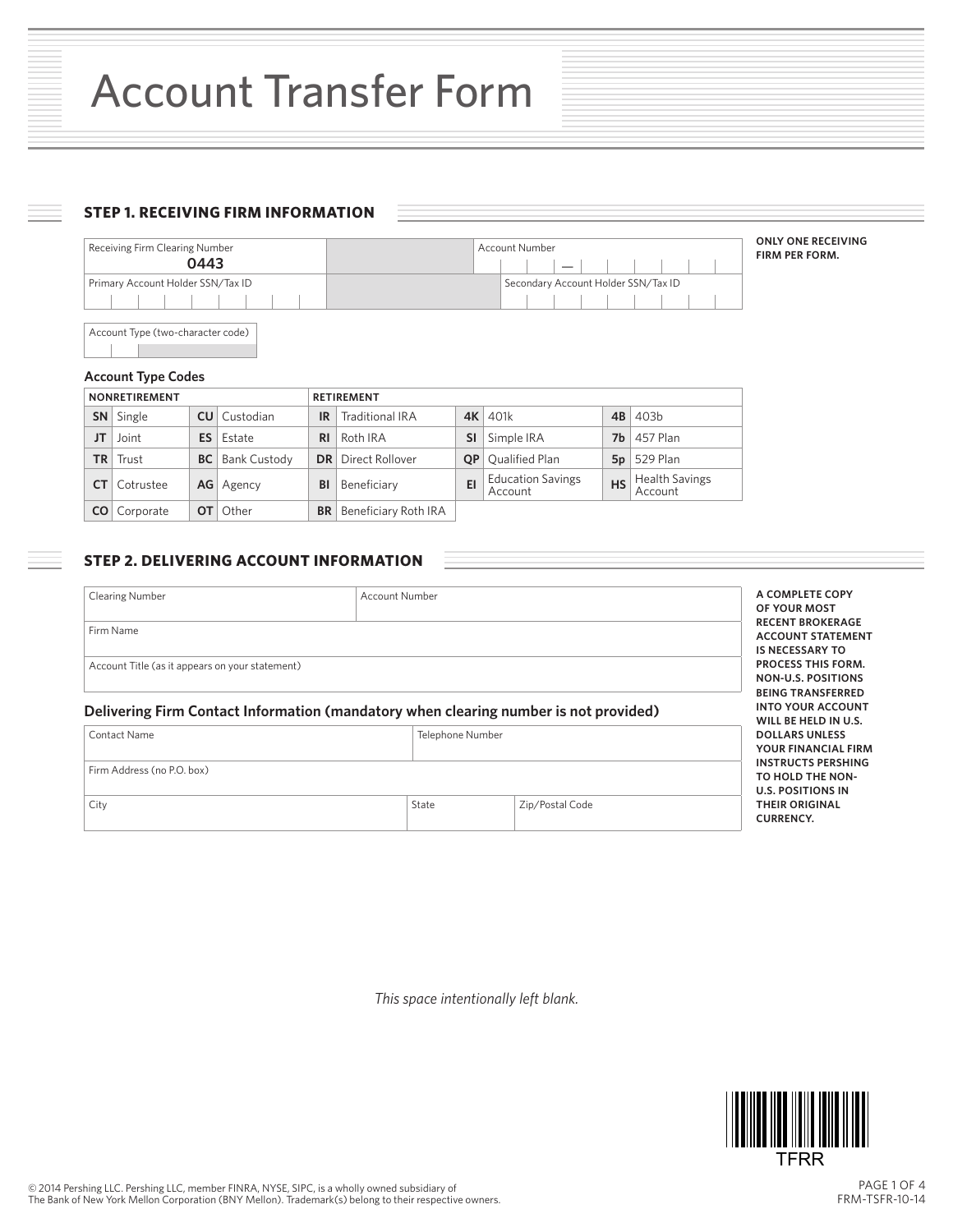| <b>Account Transfer Form</b>                                                                                                                                                                                                                                                                                                     | <b>Account Number</b>                                                                                                 |                                                                                                                                                                                   |
|----------------------------------------------------------------------------------------------------------------------------------------------------------------------------------------------------------------------------------------------------------------------------------------------------------------------------------|-----------------------------------------------------------------------------------------------------------------------|-----------------------------------------------------------------------------------------------------------------------------------------------------------------------------------|
| <b>STEP 3. TRANSFER TYPE</b>                                                                                                                                                                                                                                                                                                     |                                                                                                                       |                                                                                                                                                                                   |
| Choose only one.                                                                                                                                                                                                                                                                                                                 |                                                                                                                       |                                                                                                                                                                                   |
| <b>Account Transfer</b><br><b>Full</b> (check one below)<br>Transfer all assets in kind (skip to Step 7).<br>Liquidate all assets listed in Step 4 (liquidations are not for brokerage accounts).<br>Transfer all assets in kind except for the assets listed in Step 4, which require liquidation.<br>Partial (complete Step 4) |                                                                                                                       |                                                                                                                                                                                   |
| DRS/DRIP                                                                                                                                                                                                                                                                                                                         |                                                                                                                       |                                                                                                                                                                                   |
| <b>Full</b> (check one below)<br>Sell fractions and close account.<br>Transfer all full shares only.<br><b>Partial</b> (list assets in Step 4)                                                                                                                                                                                   |                                                                                                                       | <b>FOR TRANSFER AGENTS,</b><br><b>ELECTRONICALLY SEND</b><br><b>POSITIONS OR ISSUE A</b><br><b>CERTIFICATE FOR WHOLE</b><br><b>SHARES AND REDEEM</b><br><b>FRACTIONAL SHARES.</b> |
| <b>Direct Mutual Fund</b>                                                                                                                                                                                                                                                                                                        | Transfer mutual funds from the account held directly at the fund company (see list in Step 4 for exact instructions). | <b>ONLY ONE FUND</b><br><b>FAMILY PER FORM.</b>                                                                                                                                   |
| <b>Bank Retirement Plan Accounts (select only one)</b><br>Liquidate immediately and transfer cash.<br>I am aware of and acknowledge any penalty I will incur from an early withdrawal.                                                                                                                                           |                                                                                                                       | <b>LIQUIDATIONS</b><br><b>INVOLVING BANK CDS,</b><br><b>CHECKING ACCOUNTS.</b>                                                                                                    |
| Liquidate at maturity and transfer cash.<br>Specify maturity date                                                                                                                                                                                                                                                                | (submit two to three weeks before maturity date).                                                                     | OR SAVINGS ACCOUNTS<br><b>CAN ONLY BE PROCESSED</b><br><b>FROM RETIREMENT</b><br>ACCOUNTS.                                                                                        |

# **STEP 4. PARTIAL TRANSFERS, DIRECT MUTUAL FUNDS, AND LIQUIDATIONS**

If there are more than eight assets, attach a signed list to this form.

| QUANTITY | <b>ASSET</b><br><b>DESCRIPTION</b> | CUSIP <sup>1</sup> /SYMBOL | <b>FUND ACCOUNT</b><br><b>NUMBER</b> | <b>TRANSFER</b><br><b>INSTRUCTIONS<sup>2</sup></b> | <b>DIVIDEND</b><br>OPTIONS <sup>3</sup> | <b>CAPITAL</b><br><b>GAIN</b><br>OPTION <sup>3</sup> | <b>ESTIMATED</b><br>\$ VALUE |
|----------|------------------------------------|----------------------------|--------------------------------------|----------------------------------------------------|-----------------------------------------|------------------------------------------------------|------------------------------|
|          |                                    |                            |                                      | Transfer in Kind<br>Liquidate                      | Cash<br>Reinvest                        | Cash<br>Reinvest                                     |                              |
|          |                                    |                            |                                      | Transfer in Kind<br>Liquidate                      | Cash<br>Reinvest                        | Cash<br>Reinvest                                     |                              |
|          |                                    |                            |                                      | Transfer in Kind<br>Liquidate                      | Cash<br>Reinvest                        | Cash<br>Reinvest                                     |                              |
|          |                                    |                            |                                      | Transfer in Kind<br>Liquidate                      | Cash<br>Reinvest                        | Cash<br>Reinvest                                     |                              |
|          |                                    |                            |                                      | Transfer in Kind<br>Liquidate                      | Cash<br>Reinvest                        | Cash<br>Reinvest                                     |                              |
|          |                                    |                            |                                      | Transfer in Kind<br>Liquidate                      | Cash<br>Reinvest                        | Cash<br>Reinvest                                     |                              |
|          |                                    |                            |                                      | Transfer in Kind<br>Liquidate                      | Cash<br>Reinvest                        | Cash<br>Reinvest                                     |                              |
|          |                                    |                            |                                      | Transfer in Kind<br>Liquidate                      | Cash<br>Reinvest                        | Cash<br>Reinvest                                     |                              |

<sup>1</sup> CUSIP® belongs to its respective owner.

<sup>2</sup> If you have requested a liquidation, your market price is not guaranteed. You will receive the current market price after your transfer request is received, reviewed, and<br>determined to be in good order by the deliverin <sup>3</sup> If this is a mutual fund transfer and there is no dividend or capital gain option checked in the section above, Pershing will process this request as reinvest.

**For Office Use Only:** All transfers must be added to Pershing's transfer system.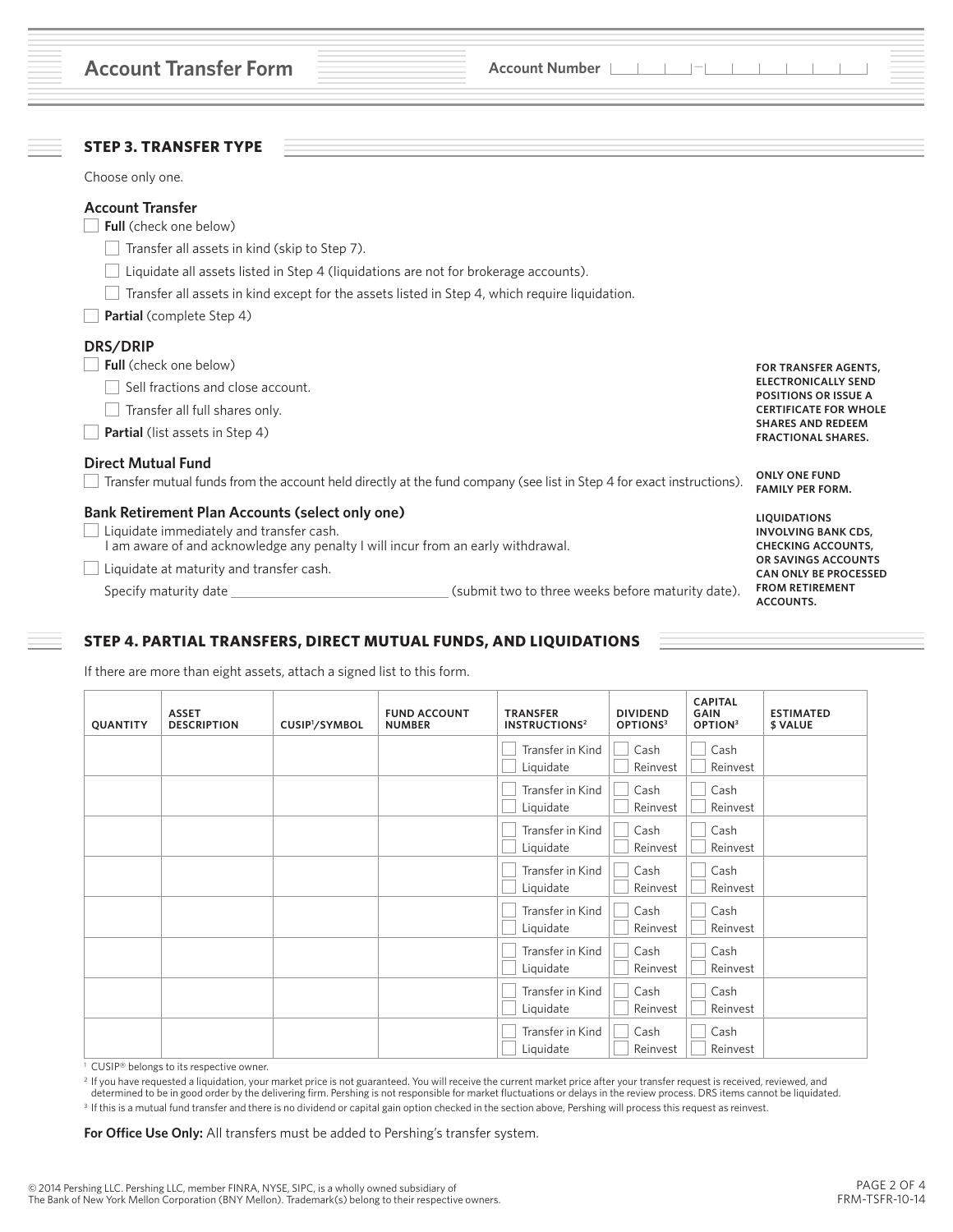# **STEP 5. RETIREMENT PLAN RESTRICTIONS AND CERTIFICATIONS**

**Age 70½ restrictions:** If you are at least the age of 70½ this year and you are rolling over assets from a qualified plan or 403(b) account, you must take your required minimum distribution (RMD) from your qualified plan or 403(b) account before rolling over your assets.

**Rollover Certification of Employee:** I understand the rules and conditions and I have met the requirements for making a rollover. Due to the important tax consequences of rolling over funds or property, I have been advised to see a tax professional. All information provided by me is true and correct and may be relied on by Pershing LLC. I assume full responsibility for this rollover transaction and will not hold Pershing LLC liable for any adverse consequences that may result. I hereby irrevocably designate this contribution in funds or other property as a rollover contribution.

## **To the Prior Trustee**

- **Pershing LLC accepts appointment as successor custodian.**
- Please be advised that the following does hereby accept appointment as successor custodian.

| Date      |
|-----------|
| $ - $ $ $ |
|           |
|           |
|           |
|           |

## **STEP 6. ONE IN THE SAME PERSON CERTIFICATION**

Please only complete this section if the account owner of both accounts is the same person but the name on the delivering account and the name of the receiving account are not an exact match. Examples of discrepancies include name differences due to abbreviations and suffixes (Sr., Jr., etc.).

By signing below, I certify that

| $\sim$ $\sim$<br>$\sim$<br>Print Name on<br>Account<br>$-1$<br><b>MIN</b> | Prin<br>Mame :<br>* Alternate i |
|---------------------------------------------------------------------------|---------------------------------|
|---------------------------------------------------------------------------|---------------------------------|

are legally one and the same person.

*This space intentionally left blank.*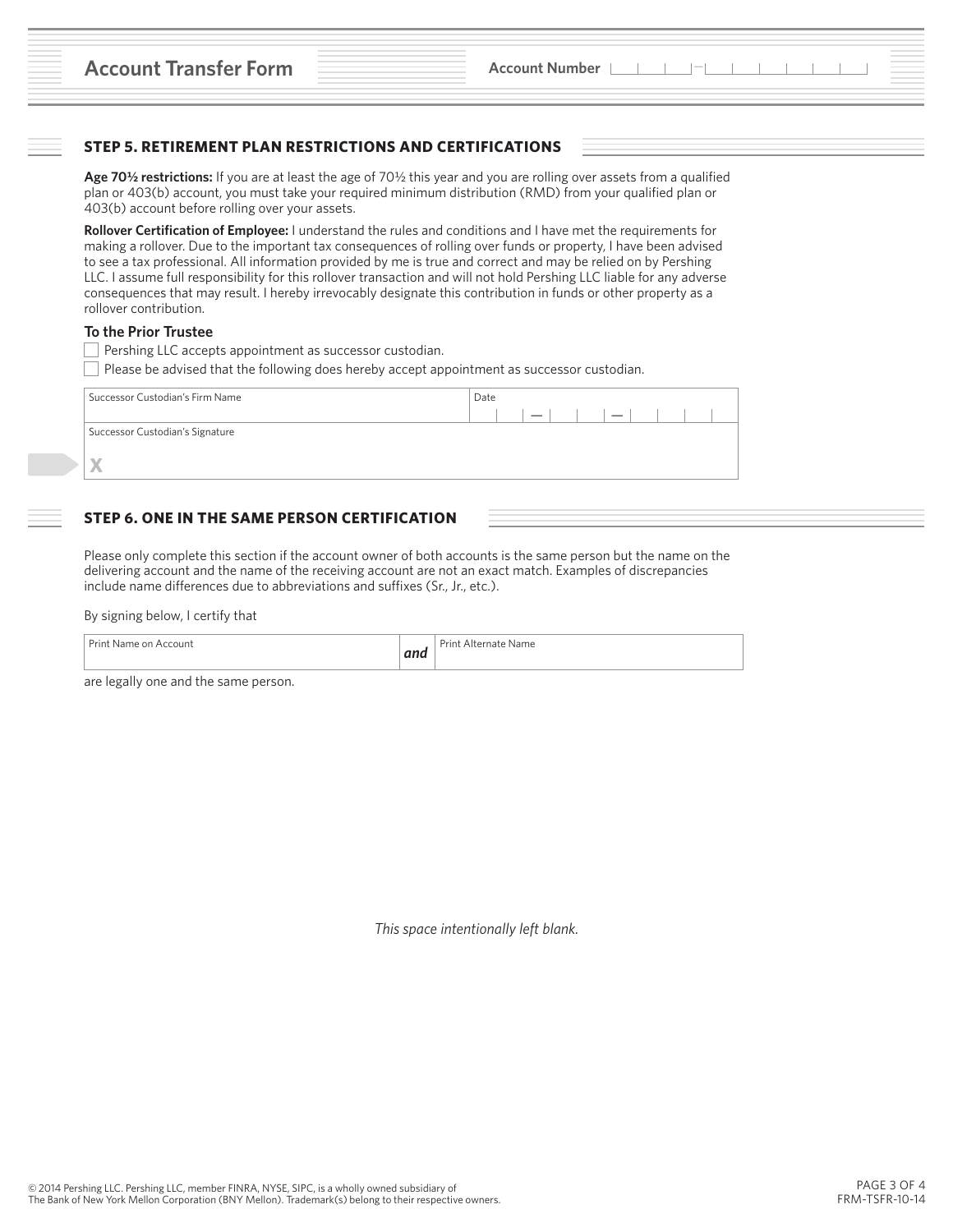## **STEP 7. PARTICIPANT SIGNATURE AND CERTIFICATION**

**To the Delivering Firm Named Above:** If this account is a qualified retirement account, I have amended the applicable plan so that it names as successor custodian the trustee listed above. Unless otherwise indicated in the instruction above, please transfer all assets in my account to Pershing without penalties, such assets may be transferred within the time frames required by Financial Industry Regulatory Authority (FINRA) Rule 11870, or similar rule of FINRA or other designated examining authority. Unless otherwise indicated in the instructions above, I authorize you to liquidate any nontransferable proprietary money market fund assets that are part of my account and transfer the resulting credit balance to the successor custodian. I authorize you to deduct any outstanding fees due to you from the credit balance in my account. If my account does not contain a credit balance, or if the credit balance in the account is insufficient to satisfy any outstanding fees due to you, I authorize you to liquidate the assets in my account to the extent necessary to satisfy that obligation. If certificates or other instruments in my account are in your physical possession, I instruct you to transfer them in good deliverable form, including affixing any necessary tax waivers, to enable the successor custodian to transfer them in its name for the purpose of the sale, when, and as directed to me. I understand that upon receiving a copy of this transfer information, you will cancel all open orders for my account on your books. I affirm that I have destroyed or returned to you credit/debit cards and/or unused checks issued to me in connection with my brokerage account. I understand that you will contact me with respect to the disposition of any assets in my brokerage account that are nontransferable.

#### **Primary Account Holder**

| Print Name | Date<br>$\overline{\phantom{a}}$<br>$\overline{\phantom{m}}$ | <b>PLEASE ATTACH</b><br><b>YOUR MOST</b><br><b>RECENT BROKERAGE</b>    |
|------------|--------------------------------------------------------------|------------------------------------------------------------------------|
| Signature  |                                                              | <b>ACCOUNT</b>                                                         |
| X          |                                                              | <b>STATEMENT TO</b><br><b>PROCESS THIS</b><br><b>ACCOUNT TRANSFER.</b> |

#### **Secondary Account Holder (if applicable)**

| Print Name   | Date                                                 |
|--------------|------------------------------------------------------|
|              | $\overline{\phantom{0}}$<br>$\overline{\phantom{m}}$ |
| Signature    |                                                      |
|              |                                                      |
| $\mathbf{X}$ |                                                      |
|              |                                                      |

### **Investment Professional Information**

Investment Professional Name **Investment Professional Name** Investment Professional Telephone Number

**SIGNATURE GUARANTEED BY (FOR INTERNAL USE ONLY)**